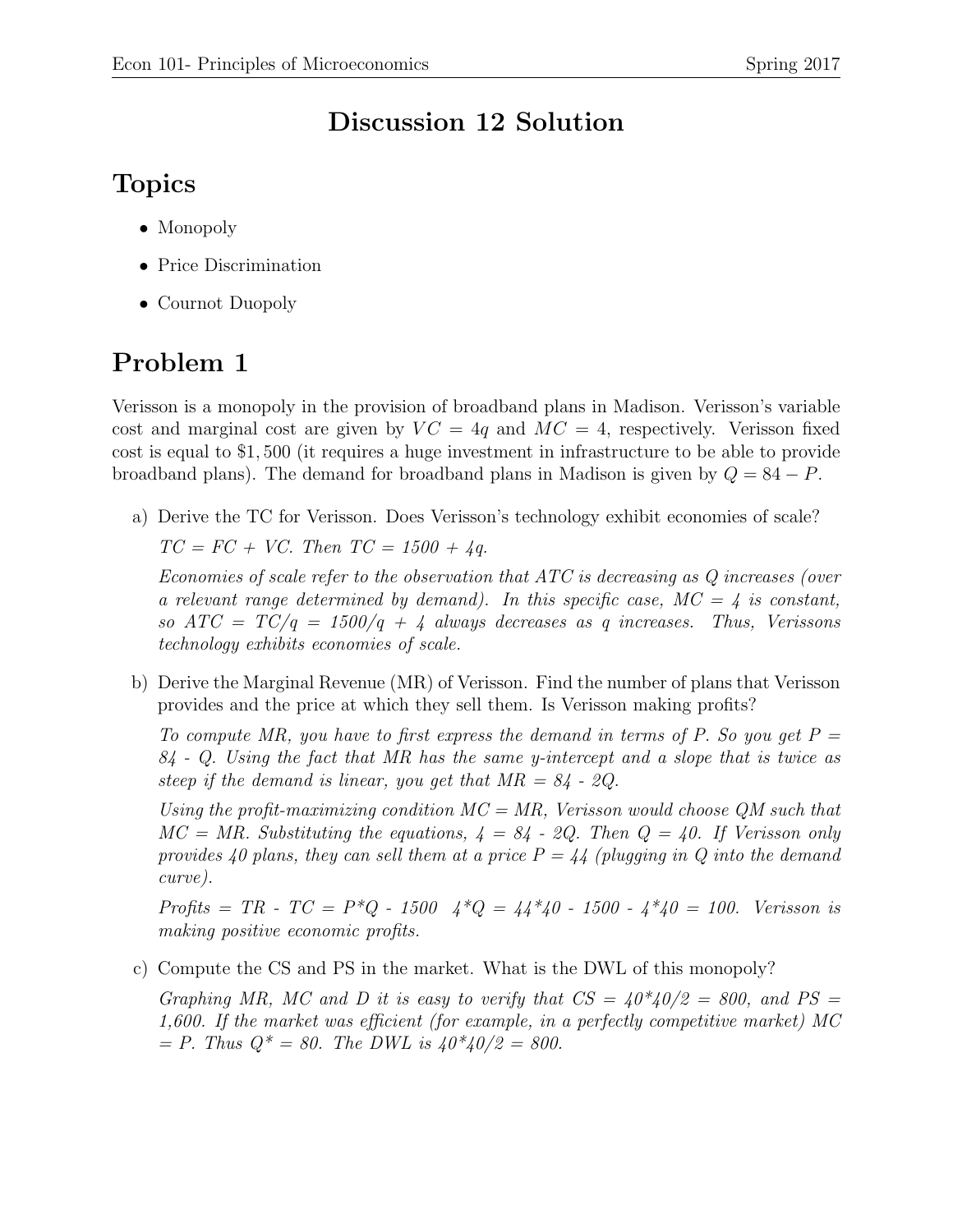A rival firm Chartel, that has the same cost functions as Verisson, is considering whether to enter the market or not. If Chartel enters the market, demand is equally split between both firms. Thus, the demand for broadband plans that Chartel would face in Madison is given by  $Q = 42 - 0.5P$ .

d) Derive the MR for Chartel. Find the number of broadband plans that Chartel would offer and the price at which it would offer those plans if it decides to enter.

If Chartel decides to enter, then the demand it faces is half of the market demand. Then express P in terms of Q, we have the demand for Chartel as:  $P = 84 - 2Q$ , so  $MR = 84 - 4Q$ .

Profit maximizing requires  $MR = MC$ , so you get that  $84 - 4Q = 4$ , so  $Q = 20$  and P  $= 44.$  Profits  $= TR - TC = 44*20 - 1500 - 4*20 = -700 \neq 0.$ 

e) Would Chartel enter the market of broadband plans in Madison?

Chartel would not enter the market because it would have negative profits. This exercise gives you intuition of why in some markets with very high fixed costs, it is "natural" that monopolies exist.

Assume that Chartel doesn't enter the market, and that Verisson finds a way to identify the willingness to pay for plans of every single person in Madison by spying on the internet usage of its customers. Suppose that Verisson can charge different prices to different costumers.

f) Find the number of plans that Verisson would provide.

In other words, Verisson is now a monopoly that can first-degree price discriminate. Verisson's MR will be instead equal to the demand curve. [Intuition: If Verisson increases the quantity produced by 1, its revenue will increase by exactly the willingness to pay of this individual (this is the definition of the demand curve)].

Thus,  $MR = 84$  - Q, so setting  $MR = MC$  we will get  $Q = 80$ . This is also the efficient number of plans.

g) Compute CS, PS, and DWL. Compare and explain your results with the numbers in c.

Verisson will extract all the CS. There is no DWL, because  $Q=80$  equals the quantity that would occur in a pefict competitive market, which is effective. PS will now be given by  $80*80/2 = 3200$ . Under first-degree price discrimination, there is no DWL.

Suppose now that the local government only lets Verisson to charge different prices to people under 35 years and people with 35 years or more in the following year. Fixed costs are now zero  $(FC = 0)$  but  $MC = 4$  as before.

Verisson estimates that the demand for broadband plans by age group is the following:

- D of people with less than 35 years:  $Q = 64 P$
- D of people with 35 years or more:  $Q = 44 P$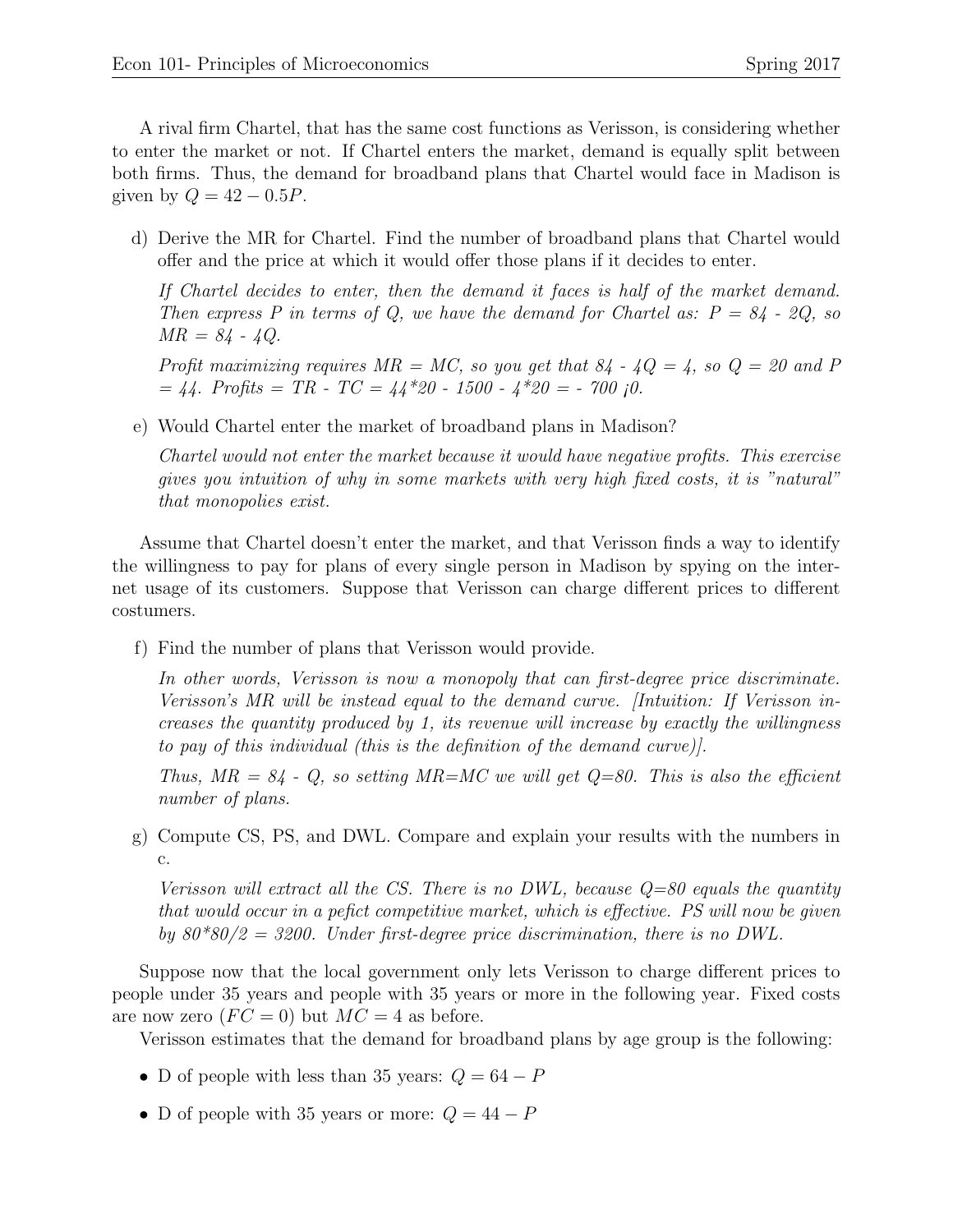h) Find the price that Verisson would charge to each of the different age groups if the firm can identify the age of the customers. How many plans would it sell to each group?

In g., Verisson can discriminate between two different types of groups (third-degree price discrimination). It can charge two different prices depending on the group considered. To maximize profits, you have to set  $MC = MR$  separately for each demand curve.

For people with less than 35 years,  $MR_1 = 64 - 2Q$  and  $MC = 4$ . Using the profitmaximizing condition  $MR_1 = MC$ , we have  $Q_1 = 30$ , and plugging this quantity in the demand curve for people with less than 35 years you compute that Verisson can charge a price of  $P_1 = 34$ .

Considering separately the market for people with 35 years or more,  $MR_2 = 442Q$  and  $MC = 4$ . With the profit-maximizing condition  $MR_2 = MC$  you can find again that  $Q_2 = 20$  and  $P_2 = 24$ . Notice that Verisson charges a higher price to that group that is willing to pay more for the services (group with less than 35 years).

e) Compute CS for each age group and Verisson's profits. What is the DWL of the monopoly?

For people with less than 35 years,  $CS_1 = 0.5 * (64 - 34) * 30 = 450$ , and profits= $(34 - 34) * 30 = 450$  $(4)^*30=900$ . To find the DWL, first find the efficient quantity and price, which is given by setting  $P=64$ -Q=MC, so efficient quantity is 60 and price is 4. So DWL<sub>1</sub> =  $0.5 * (60 - 34) * (34 - 4) = 450.$ 

For people with more than 35 years,  $CS_2 = 0.5 * (44 - 24) * 20 = 200$ , and profits= $(24 - 24) * 20 = 200$  $(4)^*20=400$ . To find the DWL, first find the efficient quantity and price, which is given by setting  $P=\cancel{4}{4}$ -Q=MC, so efficient quantity is 40 and price is 4. So DWL<sub>2</sub> =  $0.5 * (40 - 20) * (24 - 4) = 200$ . The DWL of the monopoly can be computed by the DWL on each of the submarkets.  $DWL = DW_{1} + DW_{2} = 650$ .

## Problem 2

Consider the market for central processing units (CPUs), a key component in modern computers. This market consists of two firms: Intel and AMD. For simplicity, assume that both Intel and AMD have identical cost structures, where  $MC = AC = 30$  (we would change this later) for each firm. On any given day, the market demand for CPUs is given by  $P = 120 - Q$ .

(a) Suppose the market for CPUs was controlled by a monopoly with the same cost structure as Intel and AMD. How many CPUs would this monopoly produce (call this  $Q_M$ ), and what price would it charge  $P_M$ ? Solution Solving the monopolist's problem in the usual way yields

$$
MR = 120 - 2Q = 30 \Rightarrow Q_M = 45
$$

Plugging into the demand function

 $P_M = $75$